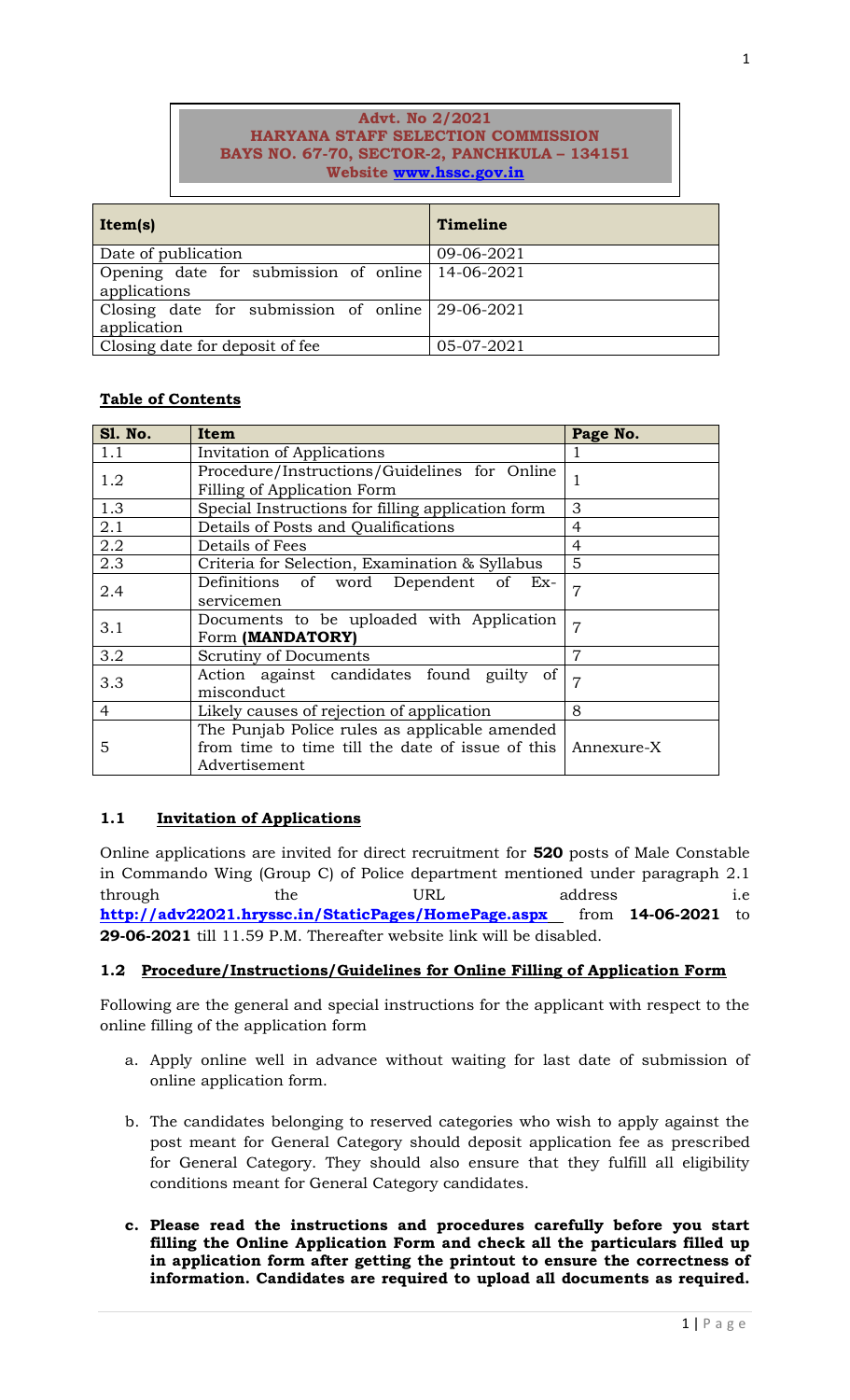#### **After checking and ensuring the correctness of all particulars and documents, candidate should finally submit the application. No application/request for change of any particular shall be entertained.**

- d. The candidate should fill all details while filling the Online Application Form. After applying online, Registration No. and Password will be generated. Take print out of the registration no. and password screen for future reference of your application status and for Reprinting of your online filled application form and e-Challan form.
- e. After successful submission of application, candidates can again take final print out of application form and e-Challan.
- **f. The hard copy of application form along with all uploaded documents must be brought at the time when called upon to do so by Haryana Staff Selection Commission. No documents which has not been uploaded, shall be entertained.**
- g. No request for change of any particular on the application form shall be entertained by the Haryana Staff Selection Commission, even if candidate is getting the application form filled up through Cyber Cafe.
- h. No offline application form or copy of downloaded application form will be accepted by the Haryana Staff Selection Commission.
- i. The Selection shall be made in accordance with the Punjab Police rules as applicable to Haryana (latest rule 12.16 of Punjab Police Rules amended up to date, Haryana Police (Non-Gazetted and other ranks) Service Rules 2017, amended up-to date and as per approval of A.C.S. (Home) vide U.O. No. 8868/E-(II)-1 dated 24.08.2020 in view of sub-rule II of Rule 12.16 of Punjab Police Rules, 1934, as applicable to State of Haryana relevant rules are available on website of Police Department.
- j. The procedure for direct recruitment of Constables in Commando Wing of Haryana Police shall be the same as prescribed in Rule 12.16 of PPR (as amended from time to time) except in the following respects as per approval of A.C.S. (Home) vide U.O. No. 8868/E-(II)-1 dated 24.08.2020:-
	- (A) Age
	- (B) Physical Measurement
	- (C) PST
	- (D) Knowledge Test
	- (E) No additional marks except PST, Knowledge Test & PMT.
- k. Candidates who do not fulfill the qualifications/eligibility conditions on cutoff date, their application shall not be accepted. All certificates relating to educational qualification/eligibility conditions etc. should be prior to last date fixed to apply online applications also called as closing date, as given in the advertisement. No certificate dated after cutoff date shall be considered. Certificates uploaded with application shall only be considered and no other certificate/document which is not uploaded shall be considered.
- l. The Commission does not scrutinize the documents which are uploaded with application form and the same are checked only at the time of Scrutiny with original documents.
- m. If an FIR is lodged/is pending against a candidate, he shall not be treated eligible for application, if charges are framed against him.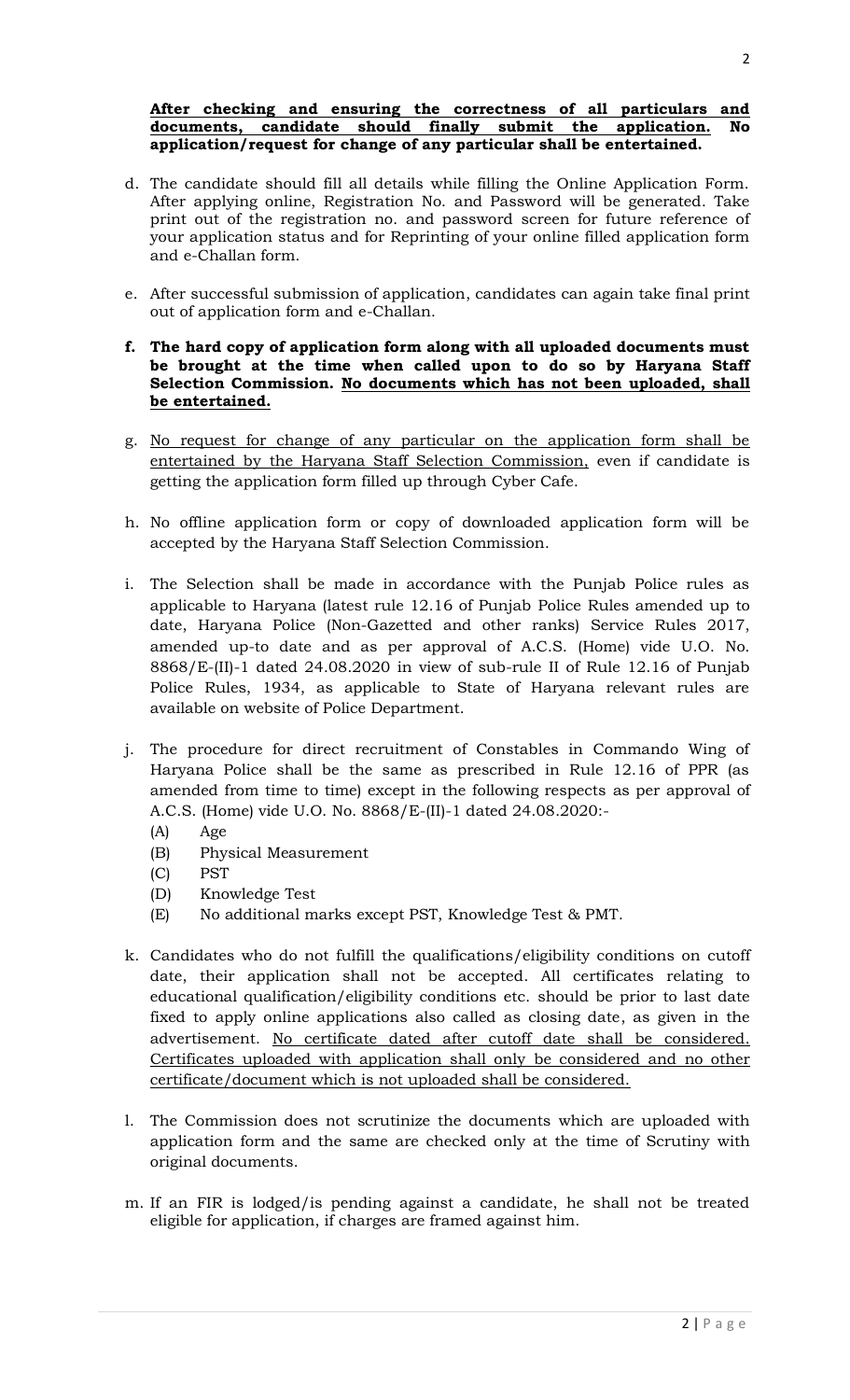### **Important Note:**

- 1. Candidates are advised to fill their application form carefully such as Name, Father's/Mother's name, Date of Birth and Category, Qualification, marks, obtained passing year, photo, Signature, details & fee, etc. No request for change of any particular on the online application form shall be entertained by the Haryana Staff Selection Commission after submission of application form.
- 2. After final submission of application form, no change will be allowed. Candidate will be responsible for any mistake in the data of application form and fees paid by him even if he is getting application form filled through Cyber Café or any other agency.
- 3. In case candidate feels that he has filled up the form erroneously, he should fill up a fresh online application form along with fresh requisite fee before closing date. In case of multiple application forms applied, only latest application form will be considered for further selection process.

### **1.3 Special Instructions for filling application form**

- 1. The online application can be filled up using **URL address i.e http://adv22021.hryssc.in/StaticPages/HomePage.aspx.**
- 2. The decision of the Commission in all matters relating to acceptance or rejection of an application, eligibility/suitability of the candidates, mode and criteria for selection etc. will be final and binding on the candidates. No inquiry or correspondence will be entertained in this regard.
- 3. Candidates applying for a post must ensure that they fulfill all the eligibility condition & physical standards on the last date of application.

a. If on verification at any stage starting from submitting application form till appointment, it is found that any candidate does not fulfill any of the eligibility condition or it is found that the information furnished is false or incorrect, his candidature will be cancelled and he will also be liable to be criminally prosecuted. This is irrespective of whether the candidate was benefitted by furnishing the false or incorrect information in his application.

# b. **The short listing of candidates shall be done on basis of particulars filled in online application form for which he shall have to add/upload supporting documents. In case of variation in two, candidature shall be cancelled.**

- 4. A candidate whether he belongs to General or reserved category viz. SC, BCA, BCB, EWS, ESM/DESM or DFF can submit only one online application form for a particular category of post advertised. Candidate shall be considered only against the category which he had applied and appeared. Category filled by the candidate in online application form shall only be considered and shall not be allowed to be changed at any stage.
- 5. Haryana Staff Selection Commission reserves the right to call upon any candidate personally along with printed copy of the application form with uploaded documents original certificates and photocopy of self-attested certificates along with Photo, Identity Proof i.e. Identity Card/Driving License/Passport/Voter Card/PAN Card/Aadhaar Card etc.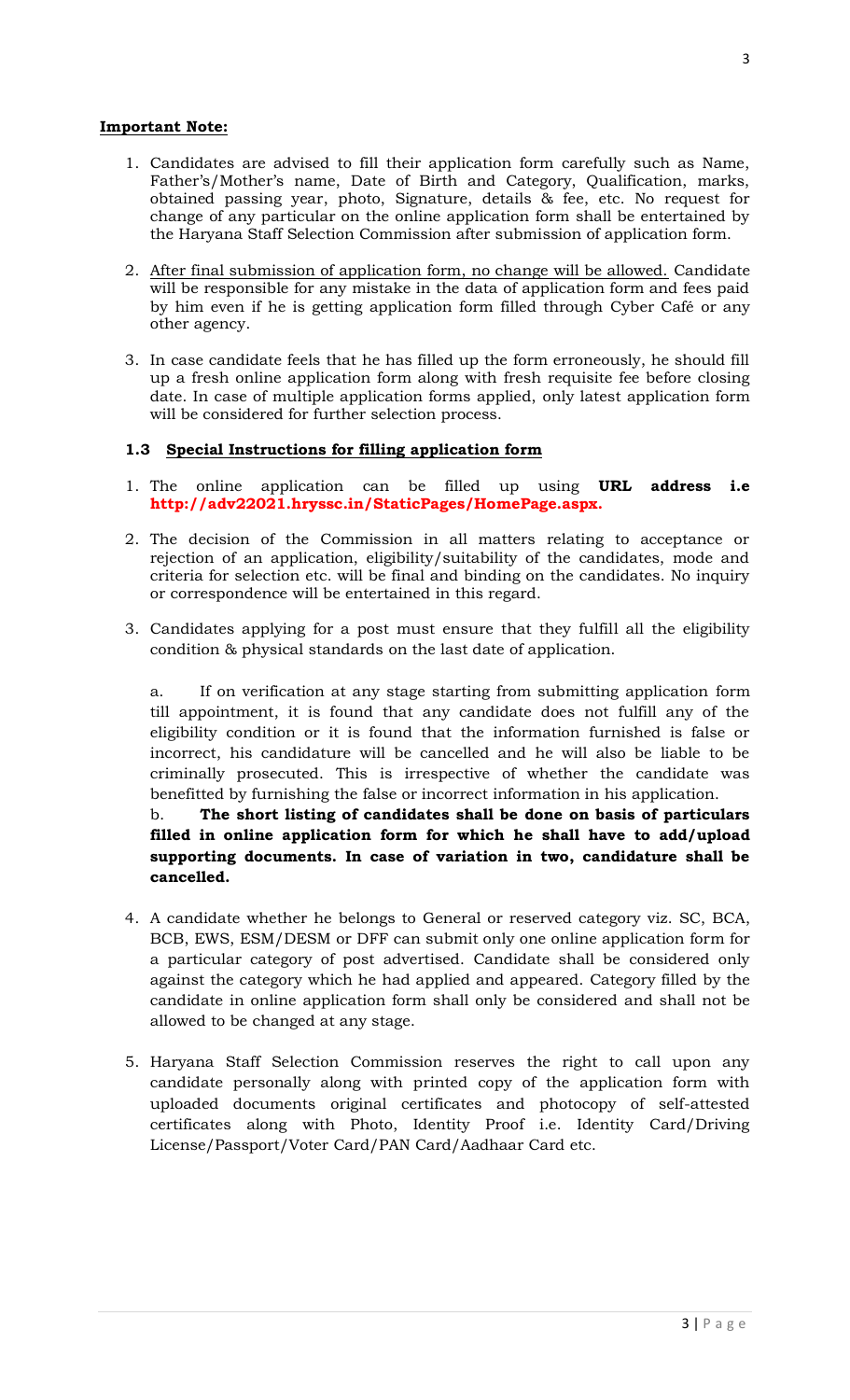### **POLICE DEPARTMENT, HARYANA**

**Cat. No. 1 520 posts of Male Constable in Commando Wing.** (Gen=187, SC=93, BCA=72, BCB=42, EWS=52, ESM GEN=37, ESM SC=11, ESM BCA=11, ESM BCB=15).

### **Educational Qualifications:-**

i) The candidate must have passed 10+2 or its equivalent from a recognized education Board/Institution for all the categories.

ii) Matric with Hindi or Sanskrit as one of the subject or higher education;

iii) Physical Measurement/Screening as per selection criteria.

- **Note:-** The candidates belonging to dependants of Ex-Servicemen and dependants of Freedom Fighters category are required to compete in Physical Screening Test & Physical Measurement Test with standards similar to the candidates belonging to their respective categories i.e. "General, SC, BC-A, BC-B".
- **Age:** 18-21 years for all categories (On the first day of the month in which the applications are invited for recruitment of Constables i.e. on 01.06.2021).
- **Note (i) :-** For Ex-servicemen- The break in service between the date of discharge and between the 1st day of the month (i.e. 01.06.2021) in which enrolment process is started, shall not exceed four years as per rule 12.24 (1) (c) of Punjab Police Rules,1934.

For Dependent of Ex-Servicemen 18-21 Years (On the first day of the month in which the applications are invited for recruitment of Constables i.e. on 01.06.2021).

**Pay Scale:** Rs.21700-69100- Level-3, Cell-I.

### **Result of Examination:-**

.

- **(a)** The names of successful candidates in the order of merit on the basis of aggregate marks achieved by the candidates in **(PMT+PST+ Knowledge Test)** shall be arranged by the Haryana Staff Selection Commission equal to the total number of vacancies for each category separately.
- (b) In case two or more candidates have the same aggregate score, the order of merit shall be determined by the highest score achieved in the Knowledge Test.
- (c) Where two or more candidates have the same aggregate score as well as the same score in Knowledge Test also, the order of merit shall be guided by the age of candidate. i.e. the oldest being placed higher than the younger once.
- (d) Further where two or more candidates have the same aggregate score as well as the same score in Knowledge Test and their date of birth is also same, the order of merit shall be in favour of the candidate having higher educational qualification.
- (e) The appointing authorities shall ensure medical fitness and verification of characters and antecedents before appointment. **Waiting list is to be prepared to fill up vacancies remaining unfilled because of rejection of candidates on medical ground or character and antecedents verification**.

### **2.2 Fee Details :-**

| Sr.<br>No. | Category of post | <b>General</b>  | SC/BC/EWS<br><b>State only</b> | candidates of Haryana |  |  |
|------------|------------------|-----------------|--------------------------------|-----------------------|--|--|
|            |                  | <b>Male</b>     | <b>Male</b>                    |                       |  |  |
|            | Cat. No. 1       | $100/-$         | $25/-$                         |                       |  |  |
| 2.         | Ex-Serviceman    | of   No Charges |                                |                       |  |  |
|            | Haryana          |                 |                                |                       |  |  |

1. The dependent of ESM and DFF are required to pay the fee as for General, SC or BCA & BCB Candidates, as the case may be.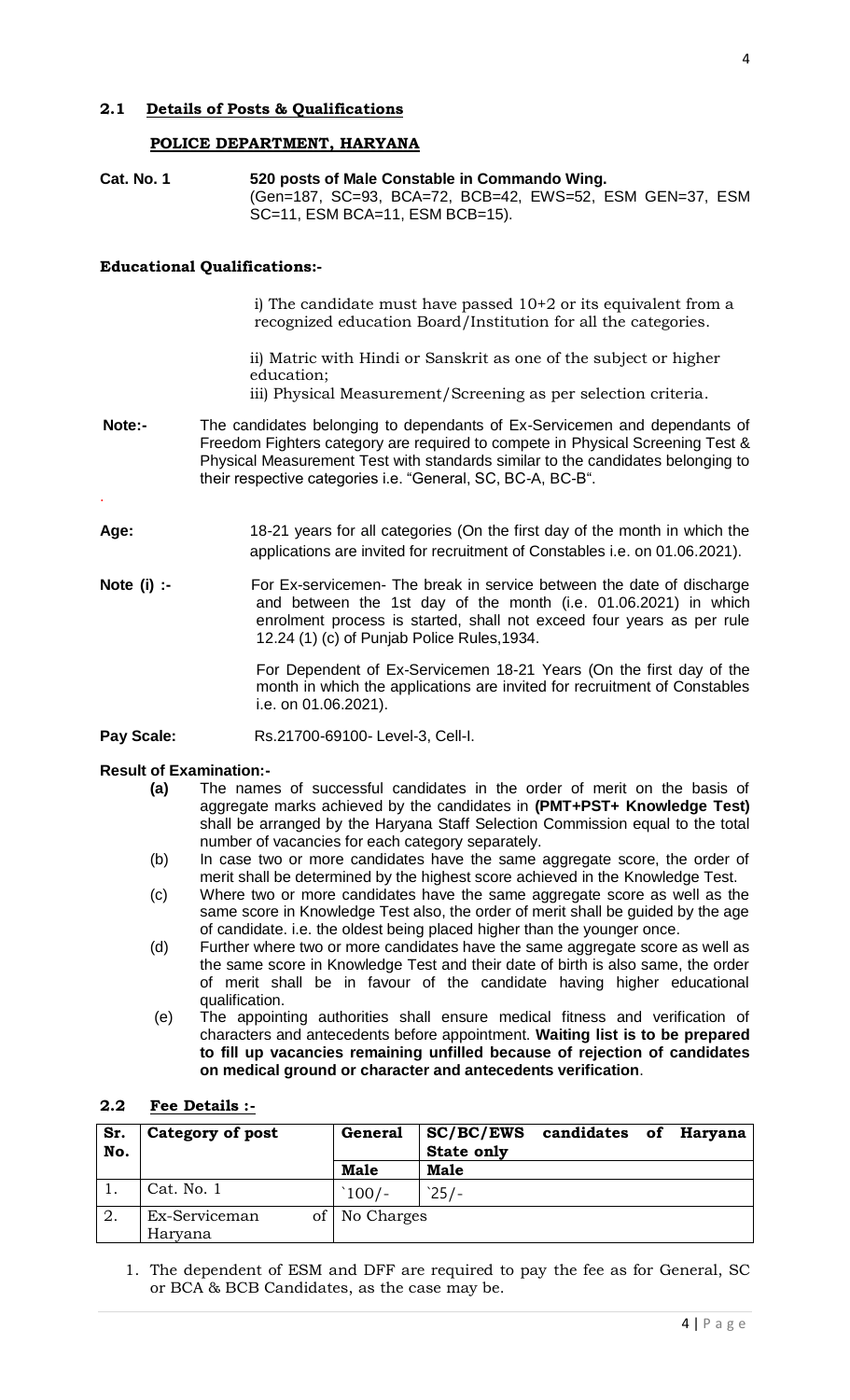- 2. Fee once deposited against an application form is neither transferable nor refundable/adjustable.
- 3. The fee should be deposited through Net banking or e-Challan in any branch of State Bank of India, Punjab National Bank and IDBI Bank available on payment site.
- 4. Candidates are advised to choose their mode of payment i.e. Net banking or e-Challan while applying online.

### **2.3 Criteria for Selection, Examination & Syllabus.**

### **a) Physical Measurement :-**

| <b>PMT-Height (Advantage Score)</b> |       |  |  |
|-------------------------------------|-------|--|--|
| Height                              | Marks |  |  |
| 175 CM                              | 05    |  |  |
| Above178 CM                         | 06    |  |  |
| Above 181 CM                        | 08    |  |  |
| From 184 CM and above               | 10    |  |  |

**Note:- Candidates less than 175 CM would not be qualified.**

i) Chest:- 83 cms plus a minimum expansion of 4 cm.

**Note:- Candidates having chest measurement less than 83 CM would not be qualified.**

**(Relaxation of 2 cms in Height and Chest will be given only to SC/ST and BC category candidates. No such relaxation is available to EWS category candidates).** ii). The candidates who fail to meet the standards prescribed for Physical Measurement Test (PMT) shall stand eliminated from further selection process.

iii). Only the candidates who qualify the standards prescribed for Physical Measurement Test (PMT) shall take part in the further process of Selection.

#### **b) Physical Screening Test(PST):- There shall be following three tests for physical screening test.**

There shall be following three tests of 10 marks each i.e. the total marks for PST shall be 30. A candidate shall have to qualify all the 3 tests prescribed. Any candidate who fails to qualify any of the tests will not be allowed to take part in the further process of selection. The prescribed tests, qualifying standards and marks shall be as under:

| Sr.<br>No. | Test      | <b>Qualifying Standard</b>                                             | Marks |
|------------|-----------|------------------------------------------------------------------------|-------|
|            | High Jump | More than 137 Cm<br>(best of three chances)                            | 10    |
| 2.         | Chin-ups  | Minimum 8<br>(face above the horizontal bar in each count)             | 10    |
| 3.         | Race-2 KM | In less than 7 minutes and 30 seconds (timing with<br>RFID technology) | 10    |

- **c) Knowledge Test:- All these candidates who qualify in the Physical Screening Test (PST) will be eligible to appear for the knowledge test. The knowledge test shall be of only 60 marks. The knowledge test shall be of objective type having Hundred (100) multiple choice questions of 0.60 marks each and of Ninety (90) minutes duration. While each correct answer will get 0.6 marks. There will be no negative marking for wrong answers. The medium of examination shall be bilingual i.e. both in Hindi as well as in English.**
- **d) There shall be no additional/extra mark given to any candidate except (a) PMT (b) PST & (c) Knowledge Test as mentioned above.**

#### **e) The candidates will take part in PMT & PST at their own risk/responsibility.**

#### **Note:-**

- 1. Claim of reservation/benefit/ relaxation etc., if any, shall be admissible to those candidates only, who upload the documents with application form and produce the requisite valid original certificate issued prior to cut-off date along with their application in support of their claim at the time of scrutiny of documents and is of Haryana domicile.
- 2. If the quota reserved for Ex-servicemen Category (ESM-GEN, ESM-SC, ESM-BCA, ESM-BCB) remains unfilled due to non-availability of suitable Ex-servicemen or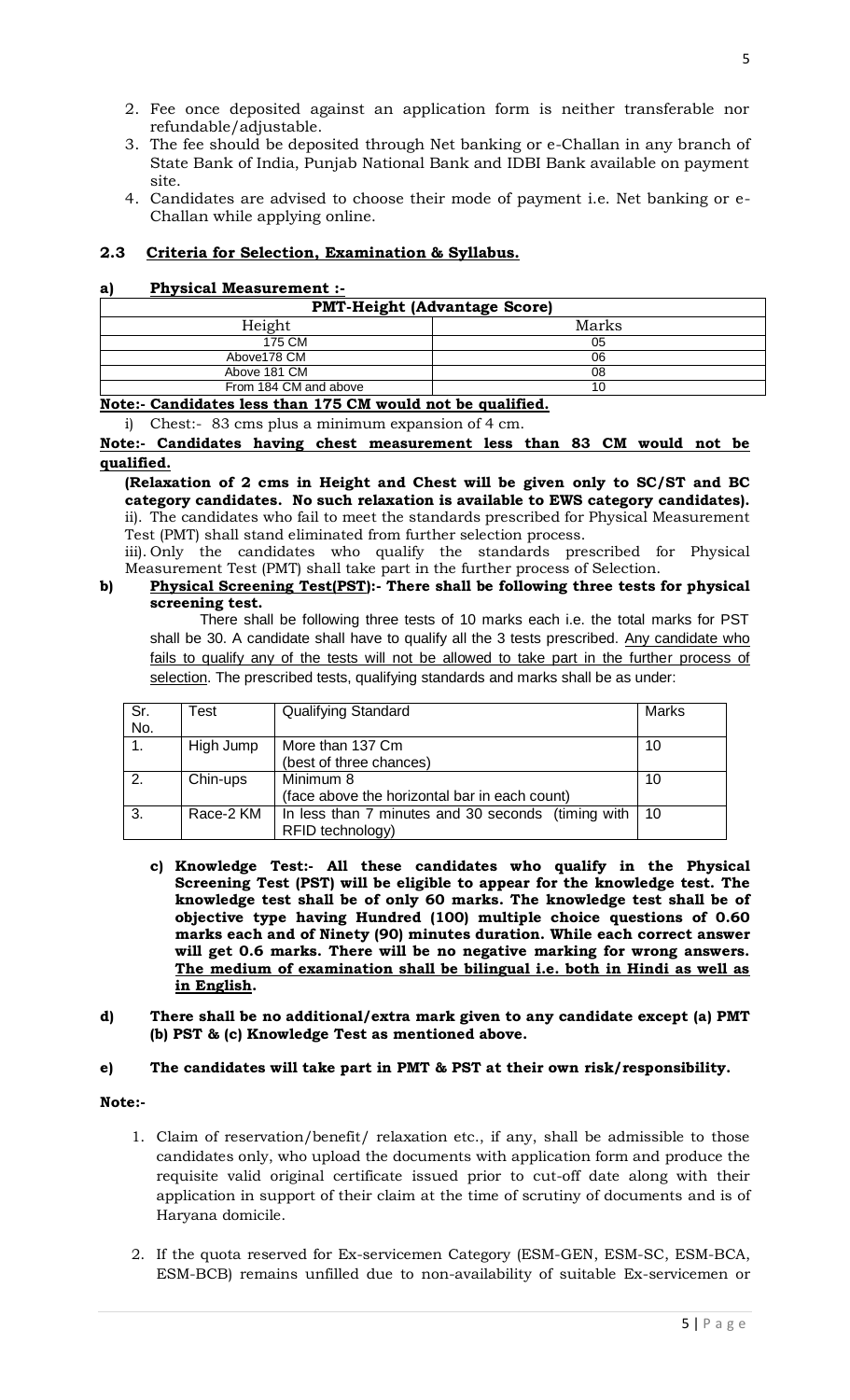their dependents or non-availability of suitable candidates from Backward Classes there will be 2% reservation for freedom fighter/their children/grand children to that extent (Chief Secretary Instruction No. 22/10/2013-1GSIII, dated 15.07.2014.

- 3. The benefit of reservation will be given only to those SC/BCA/BCB/EWS and ESM candidates who are domicile of Haryana State.
- 4. The SC/BCA/BCB/EWS candidates are required to upload SC/BCA/BCB/EWS Certificate up-to the last date for filling up the application form duly issued by the competent authority and submit the same when called upon to do so by Haryana Staff Selection Commission.
- 5. DFF shall be required to upload the Certificate duly issued by the respective competent authority.
- 6. Qualifications and other terms and conditions of eligibility will be determined with regard to the last date fixed for receipt of online applications also termed as closing date.
- 7. No Individual information at any stage shall be given and hence all candidates should regularly visit the Website & Public Notices in different Newspapers.
- 8. Reservation of posts: Reservation for persons has been made by Police Department as per Haryana Government Instructions contained in letter No. 22/10/2013-1GS-III, dated 15.07.2014 and Govt. Instructions issued from time to time.
- 9. The reserved category candidates belong to other States will compete against the posts meant for general category and will be considered as general category candidates.
- 10. For Disabled ESM/Dependent of Killed/ Disabled in action reservation will be as per Haryana Govt. instructions contained in letter No. 945-GS-II 72/6451, dated the 6th March, 1972. The reservation for ESM will be utilized in the order given below:
	- i. Disabled ex-servicemen with disability between 20% to 50%.
	- ii. Up to two dependents of Service personnel killed/disabled beyond 50%
	- iii. Other ex-servicemen.
- **Note:-** Such benefit is not allowed to the ex-Serviceman and their dependents who is released in the normal course after the completion of their terms and is available to those who are boarded out of service by the defense department on account of their disability (vide Govt. Circular letter No. 8047-4GSII-73/1549, dated 21<sup>st</sup> January 1974).
- 11.Disabled ex-servicemen will mean ex-servicemen who, while serving in the Armed Forces of the Union were disabled in operations against the enemy or in disturbed areas. Certificates in this regard shall have to be produced at the time scrutiny.
- 12.The dependents will include besides wife/widow, dependent sons/daughters. The dependents of ESM who fulfill all conditions of qualifications, age etc. prescribed for posts will be considered on merit for the posts reserved for ESM to the extent of non-availability of suitable ESM candidates only.
- 13. DESM candidates of Haryana claiming benefit must have valid eligibility certificate on last date of submission of online application form and will have to produce the valid Eligibility Certificate from the concerned Zila Sainik Board when called upon to do so by Haryana Staff Selection Commission. Mere dependent certificate will not be entertained. ESM candidates should also produce attested photo copy of Identity Card issued by concerned Zila Sainik Board & Discharge Book whenever required. A candidate who is in armed services intends to apply shall have to upload NOC.
- 14. If on verification at any stage, it is found that any candidate does not fulfill any of the eligibility condition or it is found that the information furnished is false or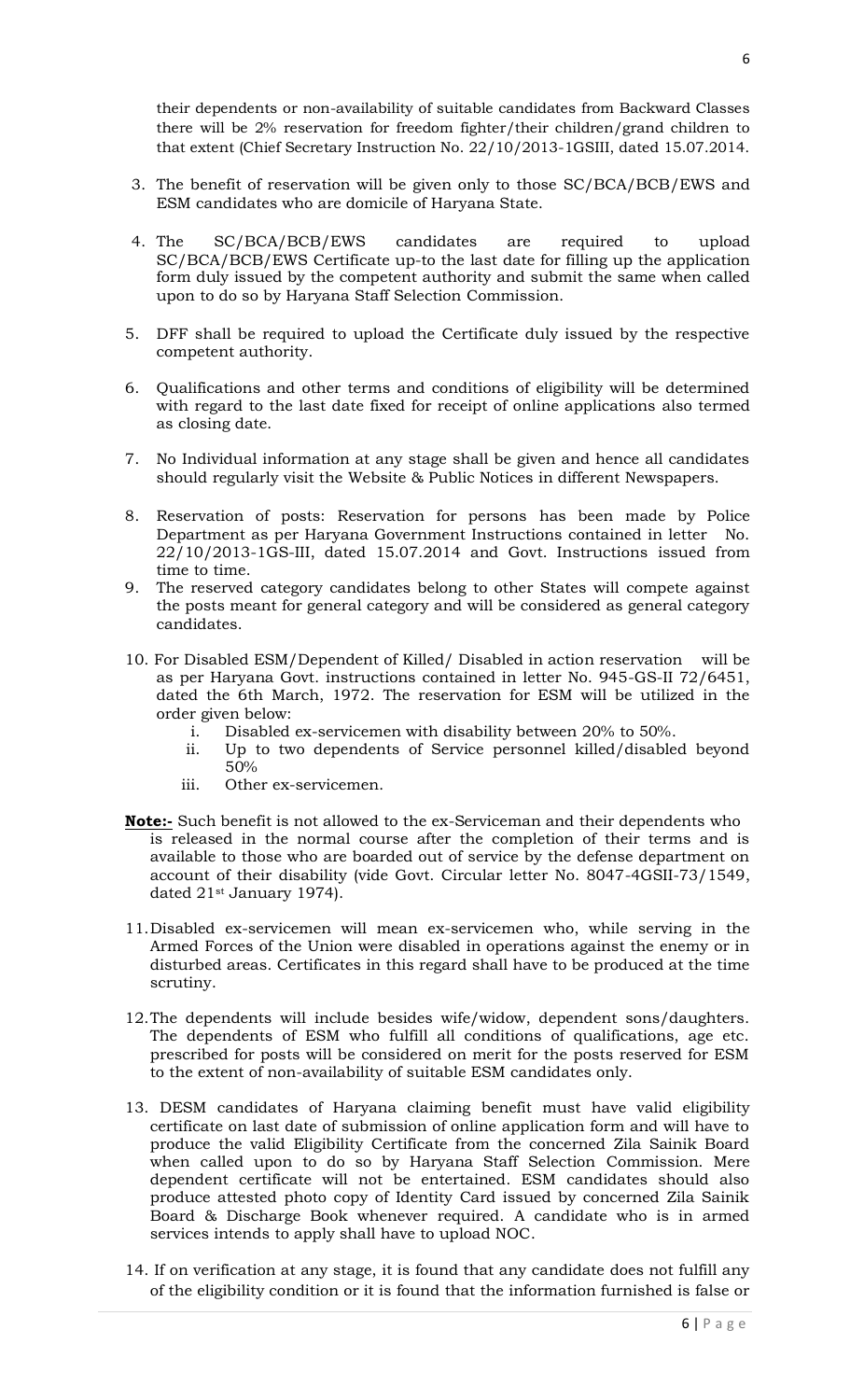incorrect, his/her candidature will be cancelled and he/she will also be liable to be criminally prosecuted. This is irrespective of whether the candidate was benefitted in his/her application from that particular eligibility condition or not.

- 15.Candidates having Degrees/Diploma/Certificates from Board/Institution/ University which are not recognized by Haryana Government will not be eligible.
- 16.In case of any guidance/information/clarification regarding the online filling of the application form and Advertisement the candidate can call at helpline No. 01725143700 on all working days from 9:00 A.M. to 5:00 P.M.

### **2.4 DEFINITION OF WORD DEPENDENT OF EX-SERVICEMEN**

#### **NONE OF THE PERSON BELOW SHALL FALL WITHIN THE DEFINITION OF WORD DEPENDENT OF EX-SERVICEMEN IN TERMS OF HARYANA GOVT. LETTER NO. 12/37/79-GSII, DATED 21-11-1980:**

- a. A person may be working on an adhoc basis against the post advertised or somewhere else.
- b. A person may be unemployed at the time of making the application but he may have other source of income viz. from agriculture, trade, property, Bank Balance etc.
- c. A person who is a member of the joint Hindu family and remains dependent upon the Karta till there is partition in the family or he ceases to be a member of the joint Hindu family and is obliged to pass on all his income to the Karta and he draws money for his subsistence from the pool of the joint Hindu family with the consent of the Karta.
- d. A candidate who is a member of the joint Hindu family is employed on adhoc basis but he is otherwise dependent on his father.

### **3.1 Documents to be uploaded with Application Form**

- 1. Scanned Copy of Essential Academic Qualifications i.e. 10+2, Matriculation Certificate showing Date of Birth and other relevant details.
- 2. Scanned Copy of SC/BCA/BCB/EWS/ESM/DESM/DFF certificate alongwith Haryana domicile Certificate issued by competent authority.
- 3. Scanned Photo duly signed by the Candidate.
- 4. Scanned signatures of the Candidate.
- **3.2 Scrutiny of Documents: -** Commission may conduct scrutiny of documents **online/offline**. Only those documents issued and dated prior to cutoff date, which are uploaded by the candidates, shall be considered. If there is any variation in the document uploaded at the time of application and produced at the time of scrutiny candidature shall be liable to be cancelled. If any application is found without uploading requisite supporting documents and other relevant information, the candidate himself shall be responsible for that and his candidature would be liable to be cancelled due to lack of proper or correct documents/information.

### **3.3 Action against candidates found guilty of misconduct**

- 1. Candidates are warned that they should not furnish any particulars that are false, tampered/fabricated or should not suppress any material information while filling up the application form.
- 2. At the time of written examination/scrutiny, if a candidate is (or has been) found guilty of:
	- a. Using unfair means during the examination or
	- b. Impersonating or procuring impersonation by any person or